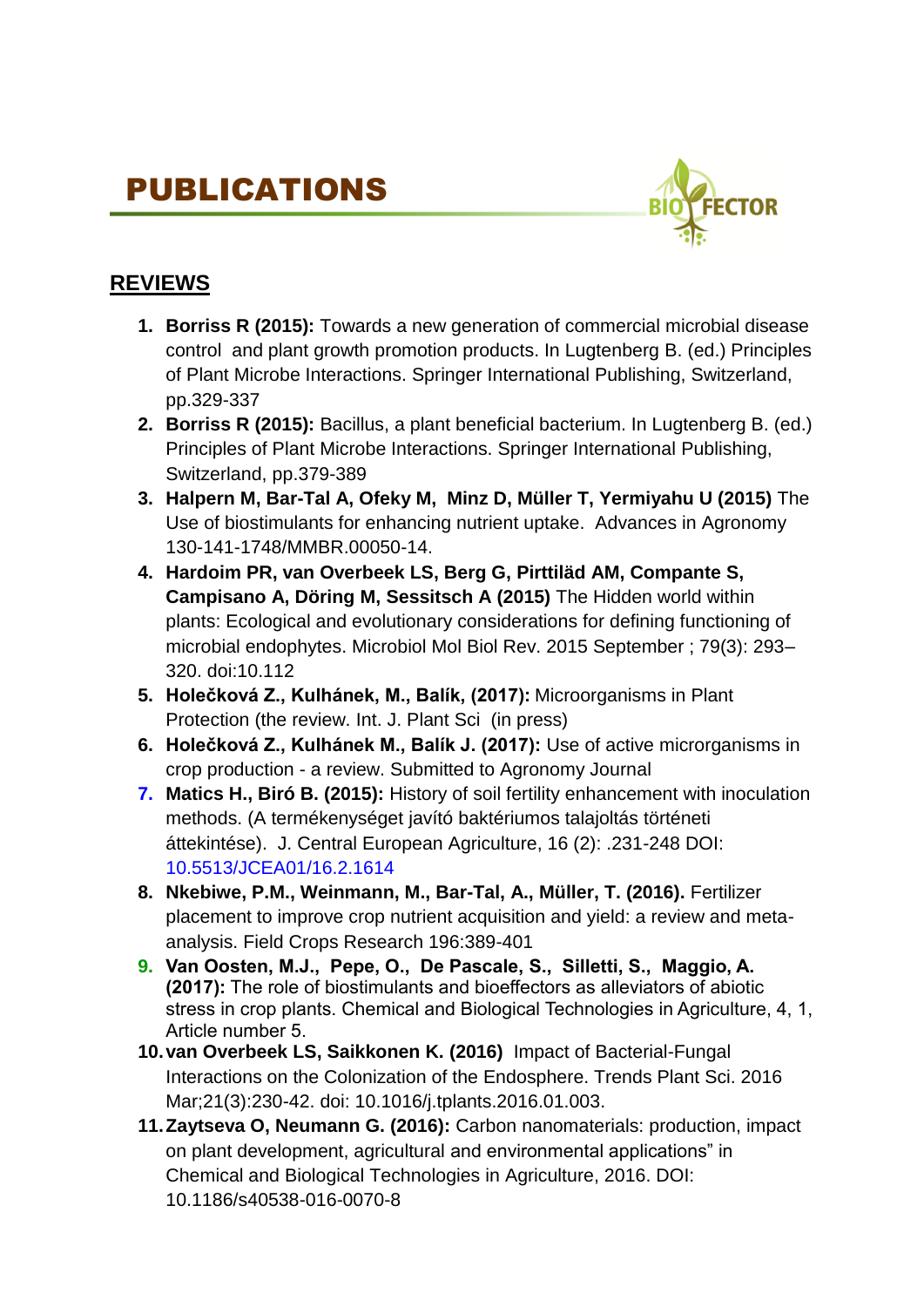- **12.Zaytseva O. and Neumann G. (2018):** Penetration and Accumulation of Carbon-Based Nanoparticles in Plants. In: Phytotoxicity of Nanoparticles. Eds. Faisal, M., Saquib, Q., Alatar, A.A., Al-Khedhairy, A.A, Springer International Publishing, Springer Nature Switzerland AG, DOI 10.1007/978-3-319-76708-6 ISBN 978-3-319-76707-9, pp.103-118.
- **13. Weinmann M. and Neumann G. (2020):** Bio-effectors to optimize the mineral nutrition of crop plants. In: Rengel Z. (ed.). Achieving Sustainable Crop Nutrion. Burleigh Dodds Science Publishing, Cambridge, UK, 2020, ISBN: 978 1 78676 312 9.

## **Peer-reviewed scientific Publications**

- **2013**
- **1. Akter Z., Weinmann M., Neumann G., Römheld V. (2013)** An *in-vitro* .screening method to study the activity potential of biofertilizers based on Trichoderma and Bacillus sp. J. Plant Nutr. 36: 1439-1452.
- **2. Carvalhais LC, Dennis PG, Fan B, Fedoseyenko D, Kierul K, et al. (2013)** Linking Plant Nutritional Status to Plant-Microbe Interactions. PLoS ONE 8(7): e68555. doi:10.1371/journal.pone.0068555
- **3. Dietel K, Beator B, Budiharjo A, Fan B, Borriss R (2013)** Bacterial traits involved in colonization of *Arabidopsis thaliana* roots by Bacillus amyloliquefaciens FZB42. Plant Pathol. J. 29(1) : 59-66 [http://dx.doi.org/10.5423/PPJ.OA.10.2012.0155 pISSN 1598-2254 eISSN 2093-](http://dx.doi.org/10.5423/PPJ.OA.10.2012.0155%20pISSN%201598-2254%20eISSN%202093-9280) [9280](http://dx.doi.org/10.5423/PPJ.OA.10.2012.0155%20pISSN%201598-2254%20eISSN%202093-9280)
- **4. Imran M, Asim M,**
- **5. Römheld V, Neumann G (2013)** Nutrient seed priming improves seedling development and increases grain yield of maize exposed to low root zone temperatures during early growth. Europ. J. Agron.49: 141-148.
- **6. Niu B, Vater J, Rueckert C, Blom J, Lehmann M, Ru JJ,Chen XH, Wang Q, Borriss R (2013)** Polymyxin P is the active principle in suppressing phytopathogenic Erwinia spp. by the biocontrol rhizobacterium Paenibacillus polymyxa M-1. BMC Microbiology 13:137. doi:10.1186/1471-2180-13-137

- **7. Budiharjo A, Chowdhury SP, Dietel K, Beator B, Dolgova O, et al. (2014)** Transposon Mutagenesis of the Plant-Associated Bacillus amyloliquefaciens ssp. plantarum FZB42 Revealed That the nfrA and RBAM17410 Genes Are Involved in Plant-Microbe-Interactions. PLoS ONE 9(5): e98267. doi:10.1371/journal.pone. 0098267
- **8. Dudás A., Gáspár T., Kotroczó Z., Győri A., Wass-Matics H., Keöd Á., Végvári G., Biró B. (2014)** Egy spórás bacillus oltóanyag hatása a paradicsom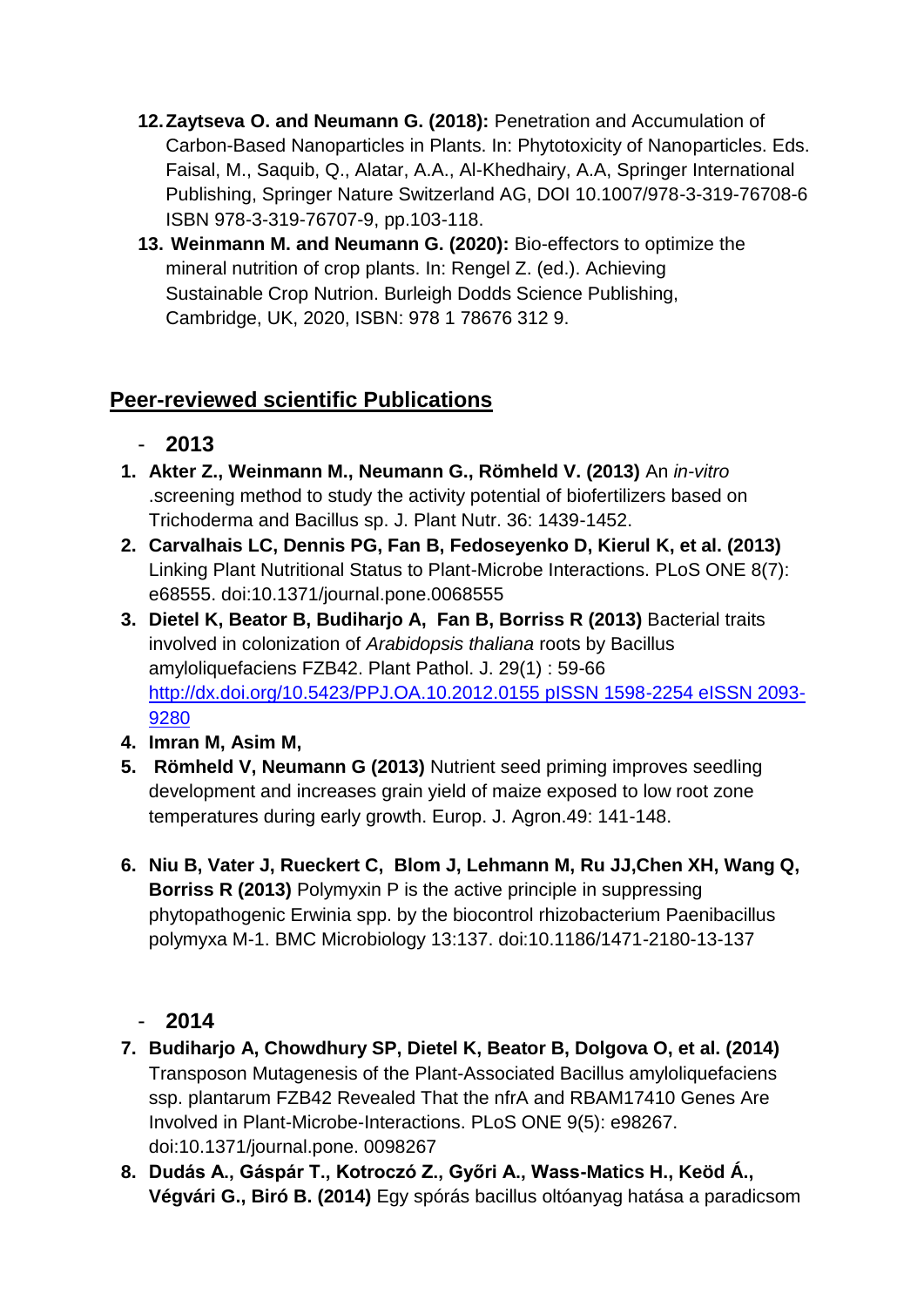növekedésére és terméshozamára. (Sporeforming bacillus inoculums affecting tomato growth and yield). Economica, 2014(3): 169-174.

- **9. Gáspár T., Dudás A., Kotroczó Z., Wass-Matics H., Trugly B., Győri A., Szalai Z., Biró B. (2014)** Bioeffektor talajoltóanyagok alkalmazási módszerfejlesztése tenyészedény-kísérletben paradicsommal. (Development of application method of bioeffector inoculums application in pot-experiment). Economca, 2014(3): 183-189.
- **10.Qiao JQ, Wu HJ, Huo, RGao XW, Borriss R (2014)** Stimulation of plant growth and biocontrol by Bacillus amyloliquefaciens subsp. plantarum FZB42 engineered for improved action. Chemical and Biological Technologies in Agriculture 1:12
- **11.Scholz R, Vater J, Budiharjo A,Wang Z,He Y,Dietel K, Schwecke T,Herfort S,Lasch P, Borriss R (2014)** Amylocyclicin, a novel circular bacteriocin produced by Bacillus amyloliquefaciens FZB42. Journal of Bacteriology 196: 1842–1852.
- **12.Schreiter S, Ding GC, Heuer H, Neumann G, Sandmann M, Grosch R, Kropf , Smalla K (2014):** Effect of the soil type on the microbiome in the rhizosphere of field-grown lettuce. Front Microbiol. 2014 Apr 8;5:144. doi: 10.3389/fmicb.2014.00144
- **13.Schreiter S, Sandmann M, Smalla K, Grosch R (2014):** Soil type dependent rhizosphere competence and biocontrol of two bacterial inoculant strains and their effects on the rhizosphere microbial community of field-grown lettuce. PLoS ONE 9: 1-11.
- **14.Ventorino V, Sannino F,Piccolo A, Cafaro V, Carotenuto R, Pepe O (2014)** Methylobacterium populi VP2: Plant growth-promoting bacterium Isolated from a highly polluted environment for polycyclic aromatic hydrocarbon (PAH) biodegradation. The Scientific World Journal 2014:, Article ID 931793, <http://dx.doi.org/10.1155/2014/93179>

- **15.Akter Z, Neumann G., Römheld V. (2015)** Effects of Biofertilizers on Mn and Zn Acquisition and Growth of Higher Plant: a Rhizobox Experiment. Journal of Plant Nutrition 38: 596-608.DOI:10.1080/01904167.2014.934478
- **16.Biró B., Domonkos M., Kocsis T., Juhos K., Szalai Z., Végvári G. (2015)** Két mikrobiális oltóanyag hatása tehéntrágya alapú komposztok és a talajok várható minőségi tulajdonságaira. (Two biofertilizers affecting a cow-compost ripening and potential soil quality).Talajvédelem (Soil-protection) 2015: 9-18.
- **17.Biró B., Şumalan Ra., Şumalan Re., Farkas E., Schmidt B. (2016)** Az AM gombák hatása büdöske foszfor-felvételére és fejlődésére modellkísérletben. (Effect of AM fungi on P-uptake of *Tagetes patula* in model experiments). Kertgazdaság (Horticulture), 48(2): 45-56.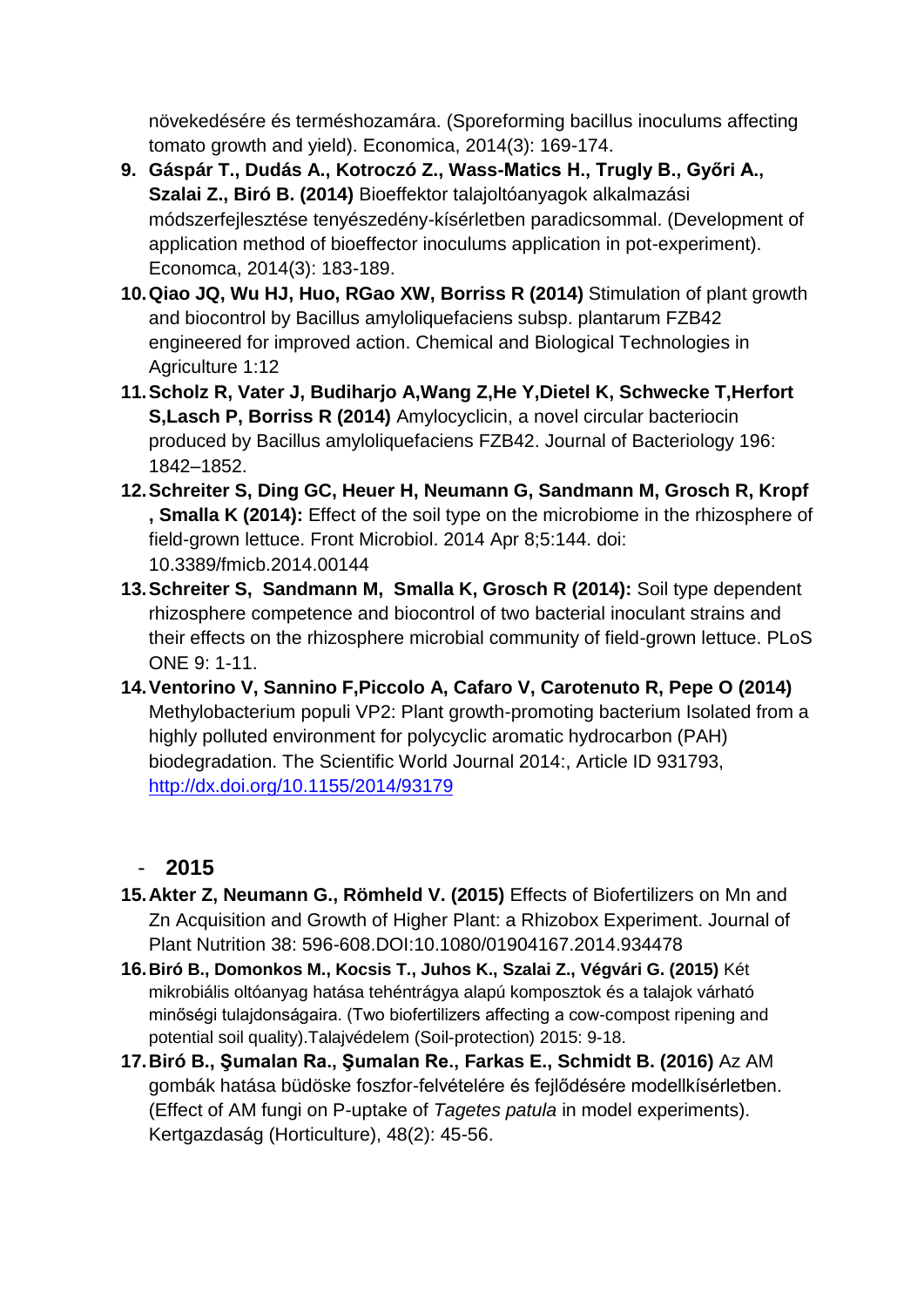- **18.Geistlinger J, Zwanzig J, Heckendorff S, Schellenberg I (2015)** SSR Markers for Trichoderma virens: Their evaluation and application to Identify and quantify root-endophytic strains. Diversity 7: 360-384; doi:10.3390/d7040360
- **19.Imran M, Kolla M, Römheld V, Neumann G (2015)** Impact of nutrient seed priming on germination, seedling development, nutritional status and grain yield of maize. Journal of Plant Nutrition, 38:12, 1803-1821, DOI:10.1080/01904167.2014.990094
- **20.Leiser WL, Olatoye MO, Rattunde FW, Neumann G, Weltzien E, Haussmann BIG (2015)** No need to breed for enhanced colonization by arbuscular mycorrhizal fungi to improve low-P adaptation of West African sorghums. Plant Soil DOI 10.1007/s11104-015-2437-2441.

#### - **2016**

#### **21.Bradáčová K, Weber NF, Morad‑Talab N, Asim M, Imran M, Weinmann M,**

**Neumann G (2016)** Micronutrients (Zn/Mn), seaweed extracts, and plant growth-promoting bacteria as cold-stress protectants in maize. Chem. Biol. Technol. Agric. 3:19 DOI 10.1186/s40538-016-0069-1

- **22.Biró B., Şumalan Ra., Şumalan Re., Farkas E., Schmidt B. (2016)** Az AM gombák hatása büdöske foszfor-felvételére és fejlődésére modellkísérletben. (Effect of AM fungi on P-uptake of *Tagetes patula* in model experiments). Kertgazdaság (Horticulture), 48(2): 45-56.
- **23.Di Stasio, E., Maggio, A., Ventorino, V., Pepe, O., Raimondi, G., De Pascale, S. (2016)** Free-living (N2)-fixing bacteria as potential enhancers of tomato growth under salt stress. Acta Horticulturae, in press.
- **24.Hanc, A., Boucek, J., Svehla, P., Dreslova, M., Tlustos, P. (2016)** Properties of vermicompost aqueous extracts prepared under different conditions. Environmental Technology (published online at [http://dx.doi.org/10.1080/09593330.2016.1231225\)](http://dx.doi.org/10.1080/09593330.2016.1231225).
- **25.Imran M, Römheld V and Neumann G (2016):** Accumulation and distribution of Zn and Mn in soybean seeds after nutrient seed priming and its contribution to plant growth under Zn and Mn-deficient conditions. Journal of Plant Nutrition. 40: 695-708 DOI: 10.1080/01904167.2016.1262400
- **26.Kocsis T., Biró B., Mátrai G., Ulmer Á., Kotroczó Z. (2016**): Növényi eredetű bioszén tartamhatása a talaj szervesanyag-tartalmára és Agrokémiai tulajdonságaira. (Biochar affected to SOM and soil agronomical properties). Kertgazdaság (Horticulture), 48(1): 89-96.
- **27.Lekfeldt JDS, Rex M, Mercl F, Kulhánek M, Tlustoš P, Magid J, de Neergaard A (2016)** Effect of bioeffectors and recycled P-fertiliser products on the growth of spring wheat. Chem. Biol. Technol. Agric. 3:22 DOI 10.1186/s40538-016-0074-4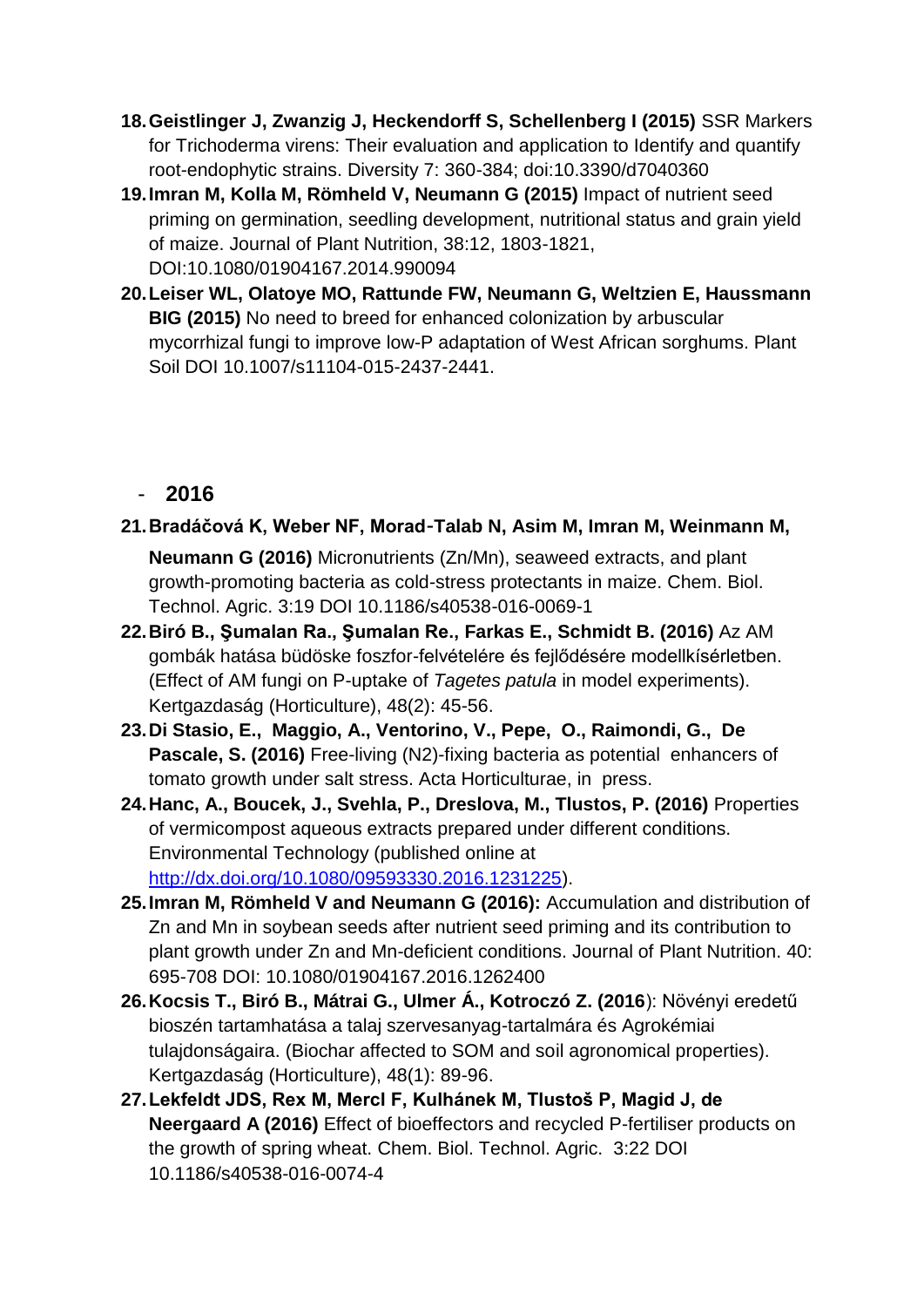#### **28.Nebbioso A, De Martino A, Eltlbany N, Smalla K, Piccolo A (2016)** Phytochemical profiling of tomato roots following treatments with different microbial inoculants as revealed by IT-TOF mass spectrometry. Chemical and Biological Technologies in Agriculture20163:12 DOI: 10.1186/s40538-016-0063- 7

- **29.Nkebiwe PM, Weinmann M, Müller T (2016)** Improving fertilizer-depot exploitation and maize growth by inoculation with plant growth-promoting bacteria: from lab to field. Chemical and Biological Technologies in Agriculture3:15 DOI: 10.1186/s40538-016-0065-5
- **30.Sánchez-Esteva S, Gómez-Muñoz B ,Jensen LS, de Neergaard A, Magid J (2016)** The effect of Penicillium bilaii on wheat growth and phosphorus uptake as affected by soil pH, soil P and application of sewage sludge. Chemical and Biological Technologies in Agriculture 3:21 DOI: 10.1186/s40538-016-0075-3
- **31.Selby C, Carmichael E, Sharma HSS (2016)** Bio-refining of perennial ryegrass (Lolium perenne): evaluation of aqueous extracts for plant defence elicitor activity using French bean cell suspension cultures. Chemical and Biological Technologies in Agriculture 3:11 DOI: 10.1186/s40538-016-0061
- **32.Sharma HSS, Selby C, Carmichael E, McRoberts C, Rao JR, Ambrosino P, Chiurazzi M, Pucci M, Martin T (2016)** Physicochemical analyses of plant biostimulant formulations and characterisation of commercial products by instrumental techniques. Chemical and Biological Technologies in Agriculture 3:13 DOI: 10.1186/s40538-016-0064-6
- **33.Tlustoš P, Mercl F, Břendová K., Ochecová P.,Vondráčková S. Száková J. (2016):** The modification of soil properties and plant uptake by the application of bioeffectors and amendments. Mechanization in agriculture & conserving of the resources 5: 26-29
- **34.Viscardi S., Ventorino V., Duran P., Maggio A., De Pascale S., de la Luz Mora M., Pepe O. (2016):** Assessment of plant growth promoting activities and abiotic stress tolerance of Azotobacter chroococcum strains for a potential use in sustainable agriculture. Journal of Soil Science and Plant Nutrition 16:848- 863.

- **35.Ansari M., Shekari F\*, Mohammadi MH, Biró B, Végári G (2017):** Improving germination indices of alfalfa cultivars under saline stress by inoculation with beneficial bacteria. Seed Sci. & Technol., 45: 1-10.
- **36.Bryndum S, Pittroff SM, Nicolaisen MH, Magid J, de Neergaard A (2017)** Microbial inoculation has a limited effect on vegetable waste compost turnover and quality. Waste Management (under review)
- **37.Di Stasio et al. (2017):** Ascophyllum nodosum based algal extracts act as enhancers of growth, fruit quality, and adaptation to stress in salinized tomato plants. Plant Soil (under review)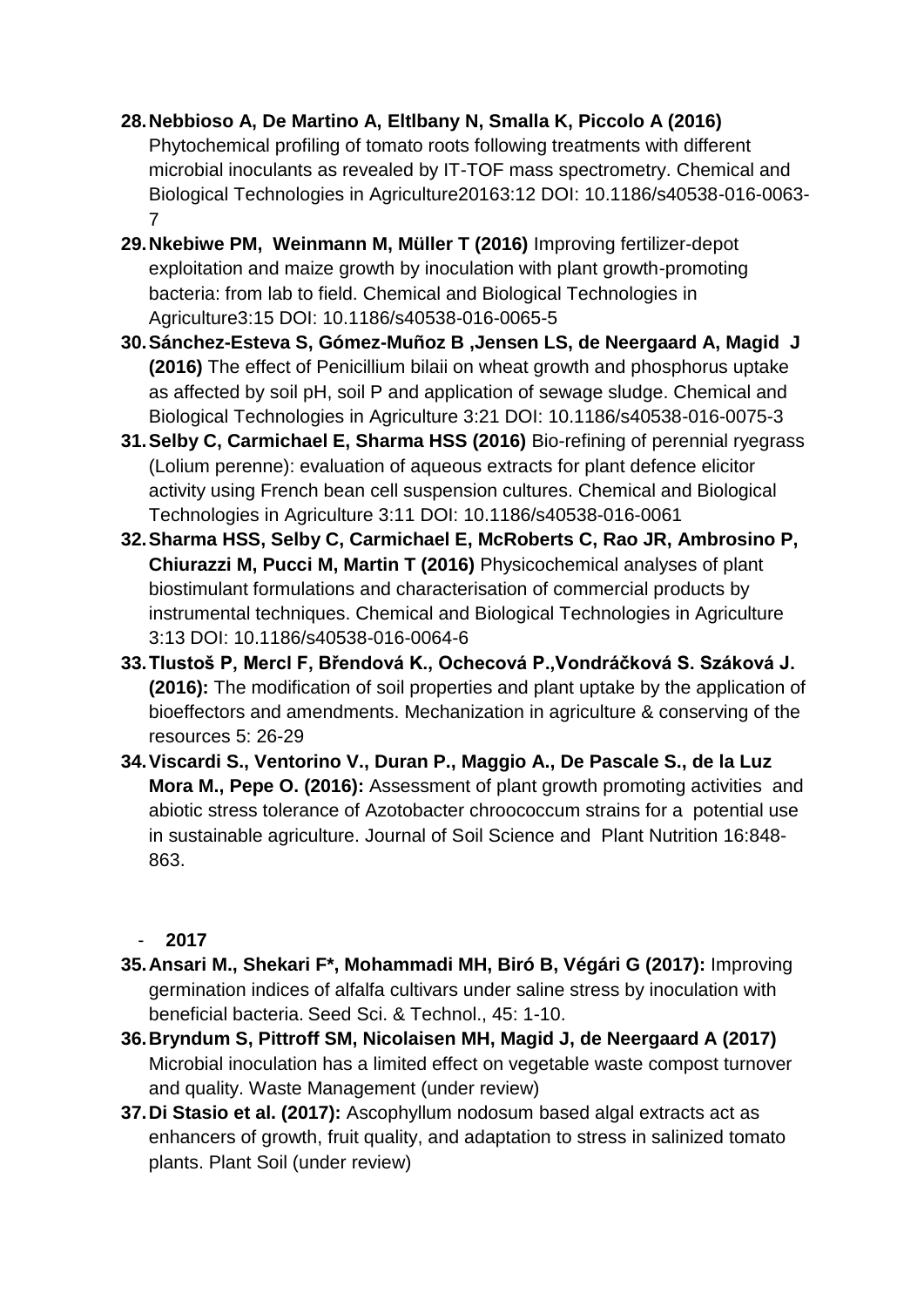- **38.Gómez-Muñoz, B., Lekfeldt, JDS., Magid, J., Jensen, LS., de Neergaard, A. (2017):** Interactions between cold stress and soil fertility level affects biomass productivity of maize seed coated with Penicillium sp. or Mn/Zn. J. Agron. Crop Sci. (under review).
- **39.Holečková Z., Kulhánek, M., Balík, J. (2017):** Influence of Bioeffectors Application on Maize Growth, Yields and Nutrient Uptake. Int. J. Plant Sci (in press)
- **40.Kocsis T., Biró B., Ulmer Á., Szántó M., Kotroczó Z. (2017)** Time-lapse effect of ancient plant coal biochar on some soil agrochemical parameters and soil characteristics. Environ Sci Pollut Res. DOI 10.1007/s11356-017-8707-0
- **41.Kocsis T., Kotroczó Z., Biró B. (2017)** Bioszén dózisok és bioeffektor baktérium oltás hatása homoktalajon tenyészedénykísérletben. (Biochar doses and bioeffector bacteria in pot experiments with sandy soils). Talajvédelem (Soil Protection Suppl.). pp. 53-60.
- **42.Kotroczó Z., Biró B., Kocsis T., Veres Z., Tóth J.A., Fekete I. (2017)** Hosszú távú szerves anyag manipuláció hatása a talaj természetes biológiai aktivitására. (Long-term organic matter manipulation affected to the natural soilbiological activity). Talajvédelem (Soil Protection Suppl.) pp. 73-83.
- **43.Imran M, Garbe-Schönberg D, Neumann G, Boeltd B, Mühling KH (2017):**  Zinc distribution and localization in primed maize seeds and its translocation during early seedling development. Environmental and Experimental Botany 143: 91–98.
- **44.Li M., Cozzolino V., Mazzei P., Monda H., Drosos M., Piccolo A (2017)** Effects of microbial bioeffectors and P amendments on P forms in a maize cropped soil as evaluated by 31P-NMR spectroscopy. Plant Soil DOI 10.1007/s11104-017-3405-8
- **45.Mosimann C, Oberhänsli T, Ziegler D, Nassal D, Kandeler E, Boller T, Mäder P and Thonar C (2017)** Tracing of Two Pseudomonas Strains in the Root and Rhizoplane of Maize, as Related to Their Plant Growth-Promoting Effect in Contrasting Soils. Front. Microbiol. 7:2150. doi: 10.3389/fmicb.2016.02150
- **46.Monda H, Cozzolino V, Vinci G, Spaccini R, Piccolo A (2017)** Molecular characteristics of water-extractable organic matter from different composted biomasses and their effects on seed germination and early growth of maize. Science of the Total Environment 590–59: 40-49.
- **47.Nkebiwe P.M., Neumann G., Müller T. 2017:** Densely rooted rhizosphere hotspots induced around subsurface NH<sub>4</sub><sup>+</sup>-fertilizer depots: a home for soil PGPMs ? Chem. Biol. Technol. Agric. (2017) 4: 29. <https://doi.org/10.1186/s40538-017-0111-y>
- **48.Symanczik S, Gisler M, Thonar C, Schlaeppi K, Van der Heijden M, Kahmen A, Boller T, Mäder P (2017):** Application of Mycorrhiza and Soil from a Permaculture System Improved Phosphorus Acquisition in Naranjilla. . Frontiers in Plant Sci 8: Article No. 1263. doi: 10.3389/fpls.2017.01263
- **49.Thonar C, Lekfeldt JDS, Cozzolino V, Kundel D, Kulhánek M, Mosimann C, Neumann G, Piccolo A, Rex M, Symanczik S, Walder F, Weinmann M, de**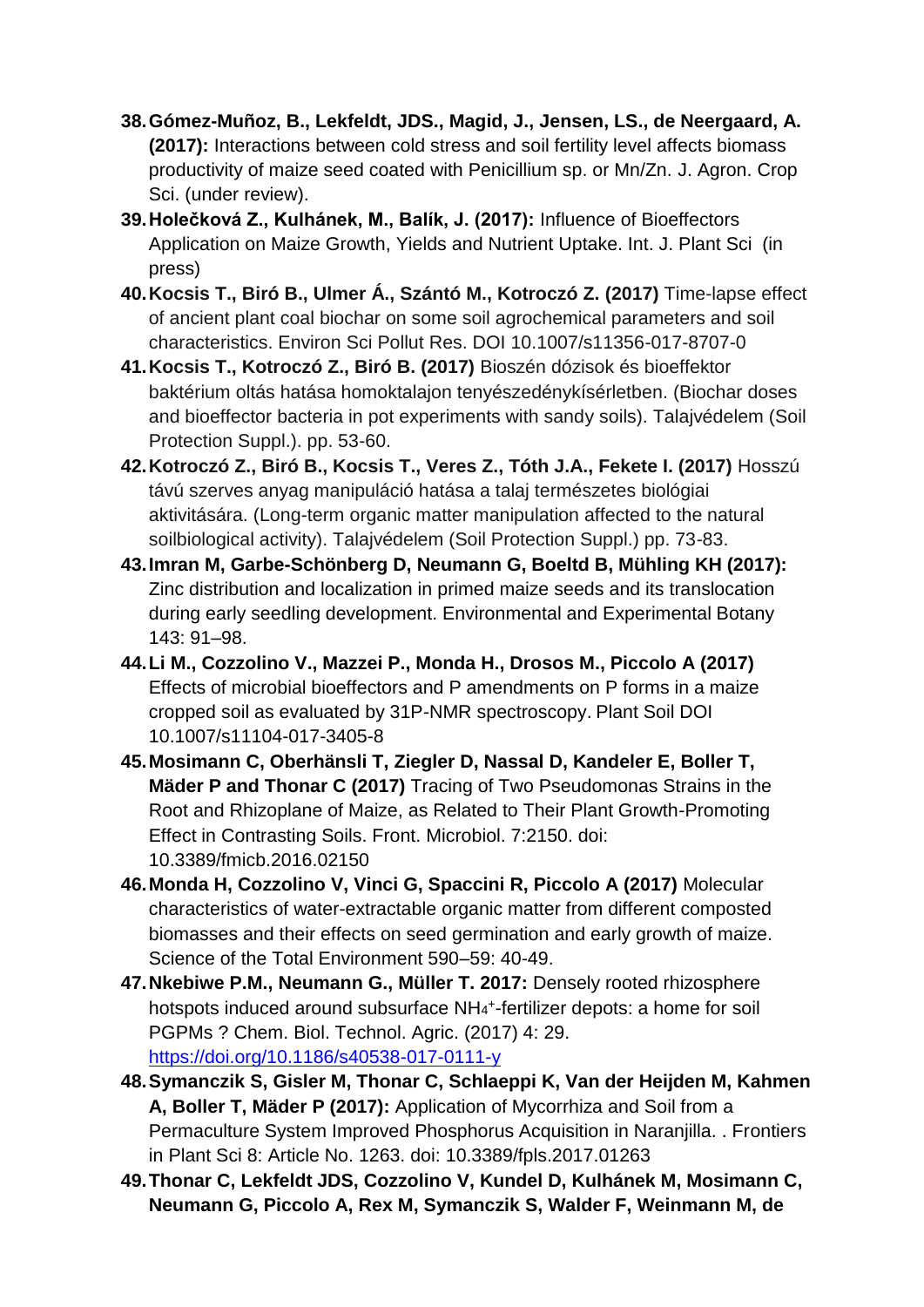**Neergaard A, Mäder P (2017):** Potential of three microbial bio-effectors to promote maize growth and nutrient acquisition from alternative phosphorous fertilizers in contrasting soils Chemical and Biological Technologies in Agriculture 4:7 DOI 10.1186/s40538-017-0088-6.

- **50.Windisch S, Bott S, Ohler MA, Mock H-P, Lippmann R, Grosch R, Smalla K, Ludewig U. Neumann G. (2017):** *Rhizoctonia solani* and bacterial inoculants stimulate root exudation of antifungal compounds in lettuce in a soil-type specific manner. Agronomy 7: 44. doi:10.3390/agronomy7020044
- **51.Wollmann, I., Möller, K. (2017):** Phosphorus bioavailability of sewage sludge based recycled fertilizers in an organically managed field experiment. J. Plant Nutr. Soil Sci. (under review)

- **52.Gómez-Muñoz B, Jensen LS, de Neergaard, AE Richardson, Magid J 2018**  Effects of Penicillium bilaii on maize growth are mediated by available phosphorus. Plant Soil<https://doi.org/10.1007/s11104-018-3756-9>
- **53.Mercl F, Tejnecký V, Dietel K, Břendová K, Kulhánek M, Száková J, Tlustoš P (2018):** Co-application of wood ash and Paenibacillus mucilaginosus to soil: the effect on maize nutritional status, root exudation and composition of soil solution. Plant Soil<https://doi.org/10.1007/s11104-018-3664-z>
- **54.Moradtalab N, Weinmann M, Walker F, Höglinger B, Ludewig U and Neumann G (2018):** Silicon Improves chilling tolerance during early growth of maize by effects on micronutrient homeostasis and hormonal balances. Front. Plant Sci. 9:420. doi: 10.3389/fpls.2018.00420
- **55.Nassal D., Spohn M., Eltlbany N., Jacquiod S., Smalla K., Marhan S., Kandeler E. (2018):** Effects of phosphorus-mobilizing bacteria on tomato growth and soil microbial activity. Plant Soil 427:17-37.
- **56.Weber NF, Herrmann I, Hochholdinger F, Ludewig U, Neumann G (2018):** PGPR-induced growth stimulation and nutrient acquisition in maize: Do root hairs matter? Sci. Agr.Bohemica 49: 164-172.
- **57.Wollmann, I., Gauro, A., Müller, T., Möller, K. (2018):** Phosphorus bioavailability of sewage sludge based recycled fertilizers. J.Plant Nutr. Soil Sci.181:158-166
- **58.Mpanga IK, Dapaah HK, Geistlinger J, Ludewig U, Neumann G (2018):** Soil type-dependent interactions of P-solubilizing microorganisms with organic and inorganic fertilizers mediate plant growth promotion in tomato. Agronomy 2018, 8, 213; doi:10.3390/agronomy8100213
- **59.Van Oosten MJ, Di Stasio E, Cirillo V, Silletti S, Ventorino V, Pepe O, Raimondi G, Maggio A (2018):** Root inoculation with *Azotobacter chroococcum* 76A enhances tomato plants adaptation to salt stress under low N conditions Plant Biology (2018) 18:20.5 <https://doi.org/10.1186/s12870-018-1411-5>
- **60.Vinci G., Cozzolino V., Mazzei P., Monda H., Spaccini R., Piccolo A. (2018):** Effects of Bacillus amyloliquefaciens and organic and inorganic phosphate amendments on Maize plants as revealed by NMR and GC-MS based metabolomics.Plant Soil 429(10):1-14
- **61.Vinci G, Cozzolino V, Mazzei P, Monda H, Spaccini R, Piccolo A (2018):** An alternative to mineral phosphorus fertilizers: The combined effects of Trichoderma harzianum and compost on Zea mays, as revealed by 1 H NMR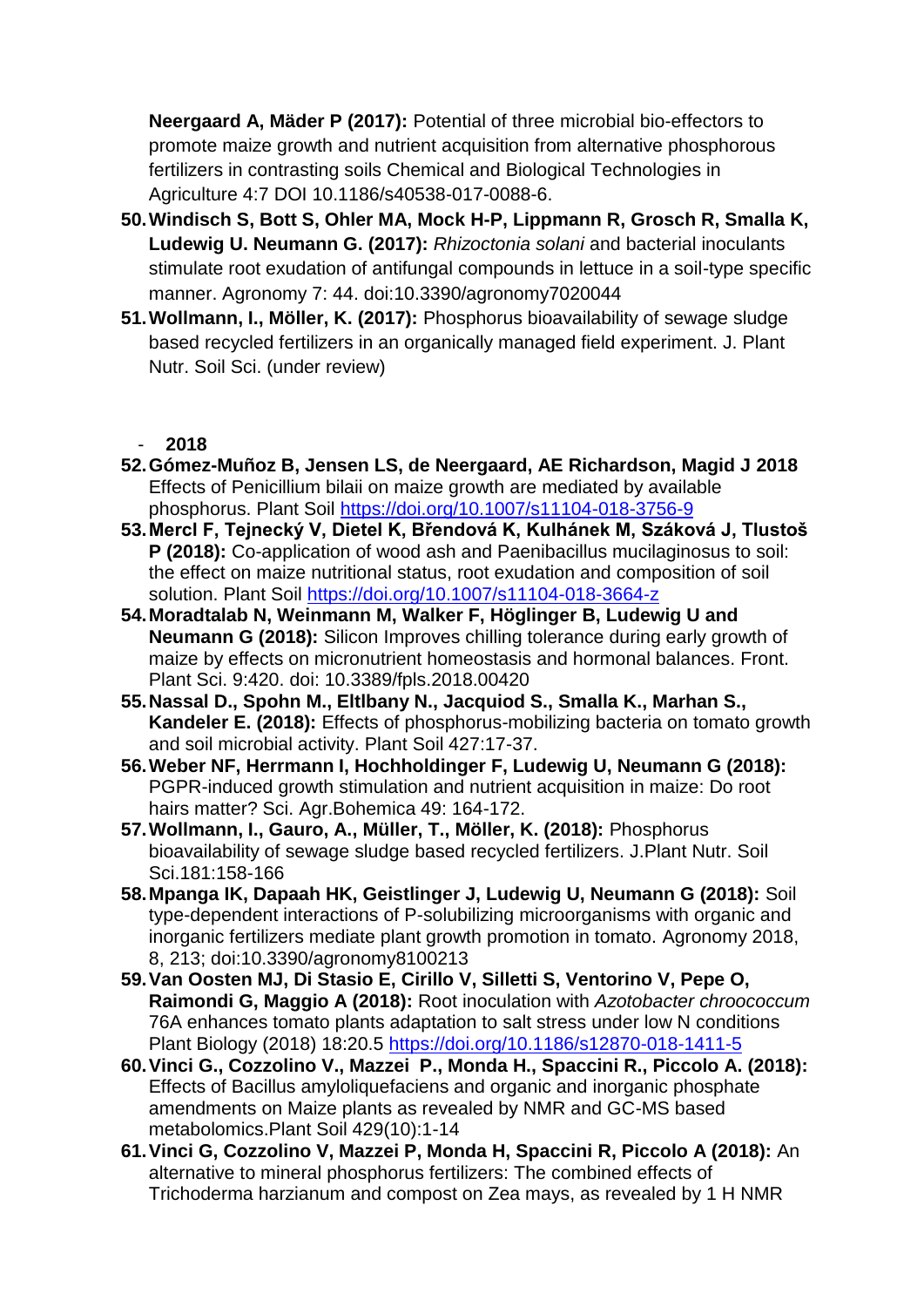and GC-MS metabolomics. PLoS ONE 13(12): e0209664. <https://doi.org/10.1371/journal.pone.0209664>

- **2019**

- **62.Bradáčová K, Florea AS, Bar-Tal A, Minz D, Yermiyahu U, Shawahna R, Kraut-Cohen J, Zolti A, Erel R, Dietel K, Weinmann M, Zimmermann B, Berger N, Ludewig U, Neumann G, Poşta G. (2019):** Microbial consortia versus single-strain inoculants: an advantage in PGPM-assisted tomato production? Agronomy, 9(2), 105;<https://doi.org/10.3390/agronomy9020105>
- **63.Eltlbany N, Ding G, Baklawa M, Nassal D, Weber N, Kandeler E, Neumann G, Ludewig U, van Overbeek L, Smalla K (2019):** Enhanced tomato plant growth in soil under reduced P supply through microbial inoculants and microbiome shifts. FEMS Microbiology Ecology, 95, 2019, fiz124.
- **64.Moradtalab N, Hajiboland R, Aliasgharzad N, Hartmann TE, Neumann G (2019):** Silicon and the association with an arbuscular mycorrhizal fungus (Rhizophagus clarus) mitigate the adverse effects of drought stress on strawberry. Agronomy 9(1): 41;<https://doi.org/10.3390/agronomy9010041>
- **65.Mpanga IA, Nkebiwe PM, Kuhlmann K, Cozzolino V, Piccolo A, Geistlinger G, Berger N, Ludewig U, Neumann G (2019):** The Form of N Supply Determines Plant Growth Promotion by P-Solubilizing Microorganisms in Maize. Microorganisms 7(2): 38 [https://doi.org/10.3390/microorganisms7020038 -](https://doi.org/10.3390/microorganisms7020038%20-%2029) 29
- **66.Mpanga IK, Gomez-Genao NJ, Moradtalab N, Wanke D, Chrobaczek V, Ahmed A, Windisch S, Geistlinger J, Walker F, Ludewig U, Neumann G (2019):** The role of N form supply for PGPM-host plant interactions in maize. J. Plant Nutr. Soil Sci. Publ. online DOI: 10.1002/jpln.201900133e
- **67.Bradáčová K, Sittinger M, Tietz K, Neuhäuser B, Kandeler E, Berger N, Ludewig U, Neumann G (2019)** Maize inoculation with microbial consortia: contrasting effects on rhizosphere activities, nutrient acquisition and early growth in different soils. Microorganisms 7(9), 329; [https://doi.org/10.3390/microorganisms7090329.](https://doi.org/10.3390/microorganisms7090329)
- **68.Mercl F, García-Sáncheza M, Kulhánek M, Košnář Z, Száková J, Tlustoš P (2019).** Improved phosphorus fertilisation efficiency of wood ash by fungal strains Penicillium sp. PK112 and Trichoderma harzianum OMG08 on acidic soil
- **69.Moradtalab, N., Ludewig, U., Neumann, G. (2019).** Transcriptomic Profiling of Silicon-affected Maize (Zea mays L.) Seedlings under Cold Stress. Planta. Submitted.

- **70. Bradáčová K, Kandeler E, Berger N, Ludewig U, Neumann G (2020).** Microbial consortia Stimulate early growth of Maize depending on Nitrogen and Phosphorus supply. Plant, Soil and Environment https://doi.org/10.17221/382/2019-PSE.
- **71. Moradtalab, N., Ahmed, A., Geistlinger, J., Walker, F., Höglinger, B., Ludewig, U., Neumann, G. (2020).** Synergisms of microbial consortia, N forms, and micronutrients alleviate oxidative damage and stimulate hormonal cold stress adaptations in maize Front Plant Sci. accepted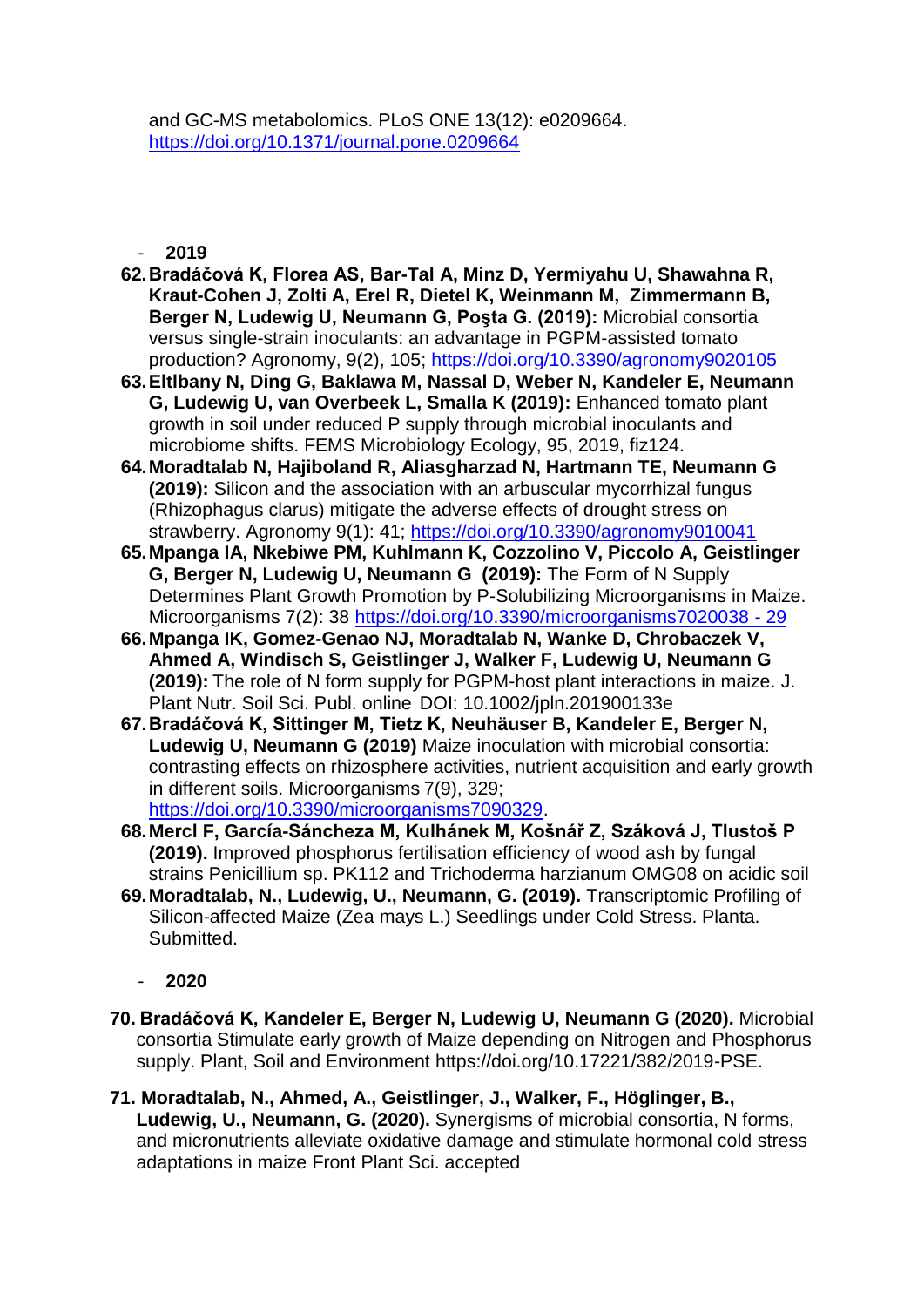**72. Mpanga, I.K., Ludewig, U., Dapaah, H.K., Neumann G.(2020).** Acquisition of Rock Phosphate by combined application of Ammonium fertilizers and *Bacillus amyloliquefaciens* FZB42 in Maize as affected by Soil pH. J. Appl. Mocrobiol., accepted.

## **Other Publications**

- **1. Biró B (2016)** Baktériumtrágyák és bioeffektor termékek a talaj klímahatásai ellen. Mikroorganizmusok a növény-talaj rendszerben. (Biofertilzers and bioeffectors in soil-plant systems) Agrarhirnök 2: 14-15
- **2. Biró B (2016**) A talajok precíziós baktériumtrágyázásának lehetőségei és alapelvei. (Precísion bacterial fertilization of soils) . Haszon Agrár Magazin 10: 12-16
- **3. Biró B (2016)** Törpék a föld alatt. A mikrobiális talajoltás szempontjai, határai, hatásai. Talajélet különszám. Agrárágazat 17: 22-26.
- **4. Redaktion LOP (2016):** Homogenisierteres Saatgut und zusätzliche Beizung mit Bodenhilfsstoffen. LOP dasFachmagazin für den professionellen Pflanzenbau. 07/16
- **5. Van den Berg G (2016):** Seed dressing with micronutrients mitigates stress effects (3). Plant Nutrition Courier 4/16
- **6. Biró B. (2017)** Bi®ológiai Talajművelés: Termésnövelők, biostimulánsok és bioeffektív megoldások. 1. rész: A talaj, mint láthatatlan ökoszisztéma. (BI®OLOGICAL Soil-cultivation. Plant-growth promoters, biostimulants and bioeffective solutions. Part 1: The soil as invisible ecosystem). Agrarsector.(Agrárágazat), 2017 (1): 92-96.
- **7. Biró B. (2017)** Bi®ológiai Talajművelés: Termésnövelők, biostimulánsok és bioeffektív megoldások. 2. rész: Talajbiológia és a talajszerkezet javítása. (BI®OLOGICAL Soil-cultivation. Plant-growth promoters, biostimulants and bioeffective solutions. Part 2: Soilbiology and improvement of soilstructure.) Agrarsector (Agrárágazat), 2017 (2): 102-104.
- **8. Biró B. (2017)** Bi®ológiai Talajművelés: Termésnövelők, biostimulánsok és bioeffektív megoldások. 3. rész: A talaj-növény mikroba rendszer kémiai tulajdonságai. (BI®OLOGICAL Soil-cultivation. Plant-growth promoters, biostimulants and bioeffective solutions. Part 3: The chemical characteristics of soil-plant microbe systems). Agrarsector (Agrárágazat). 2017 (3): 4-7
- **9. Biró B. (2017)** Bi®ológiai Talajművelés: Termésnövelők, biostimulánsok és bioeffektív megoldások. 4. rész: A talaj szerves-anyagának jelentősége a talajélőlények szempontjából. BI®OLOGICAL Soil-cultivation. Plant-growth promoters, biostimulants and bioeffective solutions. Part 4: The importance of soil organic matter for the soilbiota and soil-life. Agrarsector (Agrárágazat), 2017 (4): 112-115.
- **10.Biró B. (2017)** Bi®ológiai Talajművelés: Termésnövelők, biostimulánsok és bioeffektív megoldások. 5. rész: A talaj szerves-anyagának mennyiségi és minőségi összefüggései. BI®OLOGICAL Soil-cultivation. Plant-growth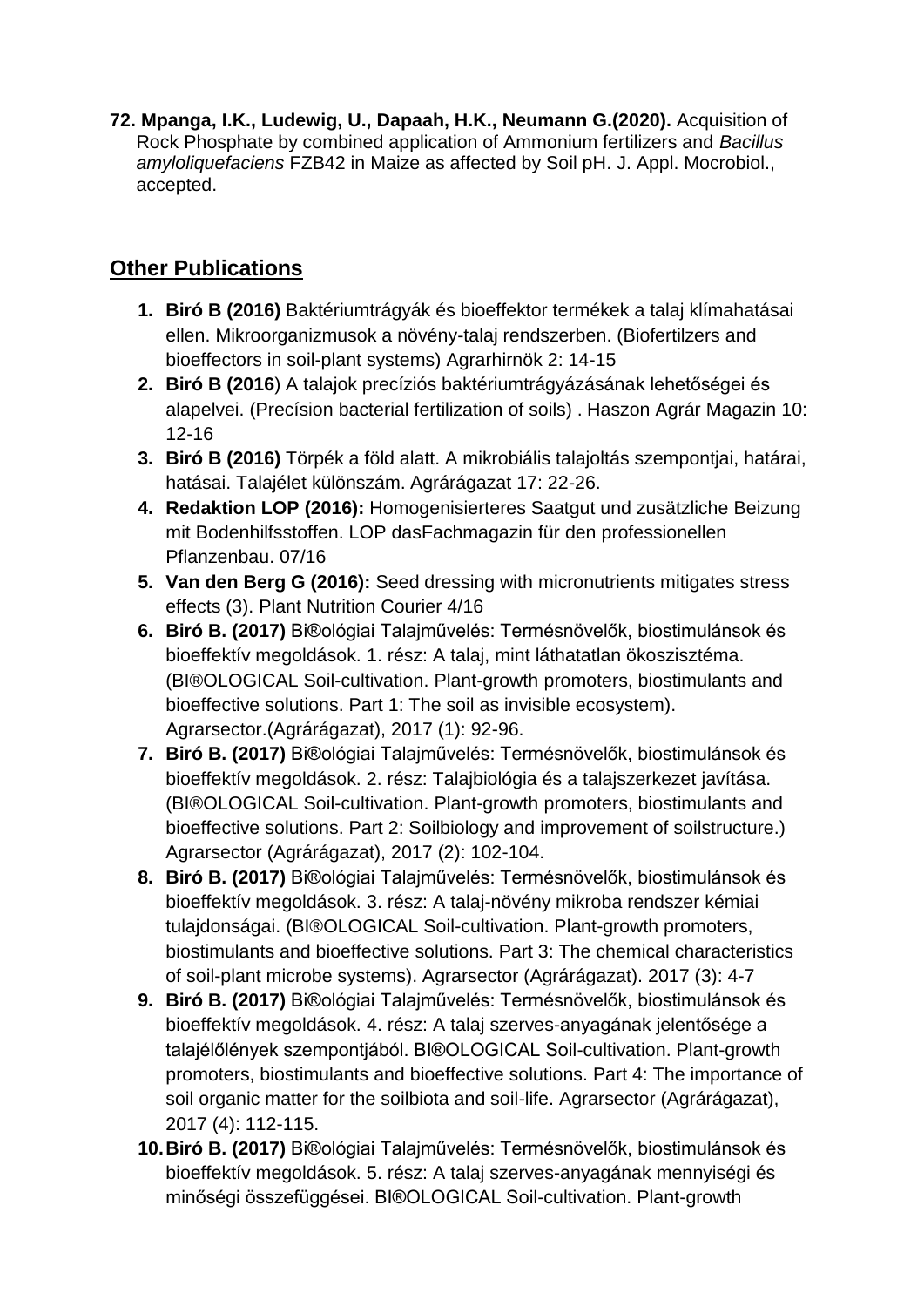promoters, biostimulants and bioeffective solutions. Part 5: The interrelation among soil organic matter quantity and quality.) Agrarsector (Agrárágazat), 2017 (5): 64-66.

- **11.Biró B. 2017)** Bi®ológiai Talajművelés: Termésnövelők, biostimulánsok és bioeffektív megoldások. 6. rész: Biológiai sokféleség és élő talaj a lábunk alatt. BI®OLOGICAL Soil-cultivation. Plant-growth promoters, biostimulants and bioeffective solutions. Part 6: Biodiversity and living soil under our feet.) Agrarsector (Agrárágazat), 2017 (6): 70-73.
- **12.Biró B. (2017)** Bi®ológiai Talajművelés: Termésnövelők, biostimulánsok és bioeffektív megoldások. 7. rész: A talajegészség fontossága. BI®OLOGICAL Soil-cultivation. Plant-growth promoters, biostimulants and bioeffective solutions. Part 7: What is soil health and why it is so important?) Agrarsector (Agrárágazat), 2017 (7): 4-7.
- **13.Biró B. (2017) Bi**®ológiai Talajművelés: Termésnövelők, biostimulánsok és bioeffektív megoldások. 8. rész: A talajoltók eredményességét befolyásoló élő (biotikus) környezeti tényezők. BI®OLOGICAL Soil-cultivation. Plant-growth promoters, biostimulants and bioeffective solutions. Part 8: Living (biotic) environmental factors, affecting the productivity of soil-inoculums. Agrarsector (Agrárágazat), 2017 (8): 88-92.
- **14.Biró B. (2017)** Bi®ológiai Talajművelés: Termésnövelők, biostimulánsok és bioeffektív megoldások. 9. rész A talajoltók eredményességét befolyásoló élettelen (abiotikus) környezeti tényezők. BI®OLOGICAL Soil-cultivation. Plant-growth promoters, biostimulants and bioeffective solutions. Part 9: Nonliving (abiotic) environmental factors, affecting the productivity of soil inoculums. Agrarsector (Agrárágazat), 2017 (9): 104-108.
- **15.Biró B. (2017)** Bi®ológiai Talajművelés: Termésnövelők, biostimulánsok és bioeffektív megoldások. 10. rész A fenntartható és környezetkímélő talajerőgazdálkodás. BI®OLOGICAL Soil-cultivation. Plant-growth promoters, biostimulants and bioeffective solutions. Part 10: Sustainable and environmental protecting soil-power-management). Agrarsector (Agrárágazat), 2017 (10): 62-66.
- **16.Kismányoki T, Biró B, Pirkó B, Tóth T, Rácz I-ne (2017)** Virtuális kerekasztal. Hogyan lehetséges a talajtermékenység fenntartása állati trágyák nélkül? (Virtual round-table discussion for the most efficient crop production. How is it possible to keep on soil-fertility, without using farmyard manure products?) In: Agro Napló (Agrar-notes) 2017 (2): 41-44.
- **17.Hoferichter A: (2017):** Geheimes Treiben im Untergrund. Süddeutsche Zeitung 12.10.17
- **18.Neumann G., Junge H., Prebeck K. (2017)** Reducing the need for artificial fertilisers. Sustainable biostimulants for Agriculture. Science Impact-
- **19.Neumann G. (2018):** Pflanzenstärkungsmittel Was bringen sie wirklich? Okologie und Landbau 02/18: 28-30.
- **20.Neumann G., Moradtalab N., Bradacova K., Ahmeed A., Asim M, Weinmann M., Imran M. (2018):** Kleine Ursache – Große Wirkung? Erhöhte